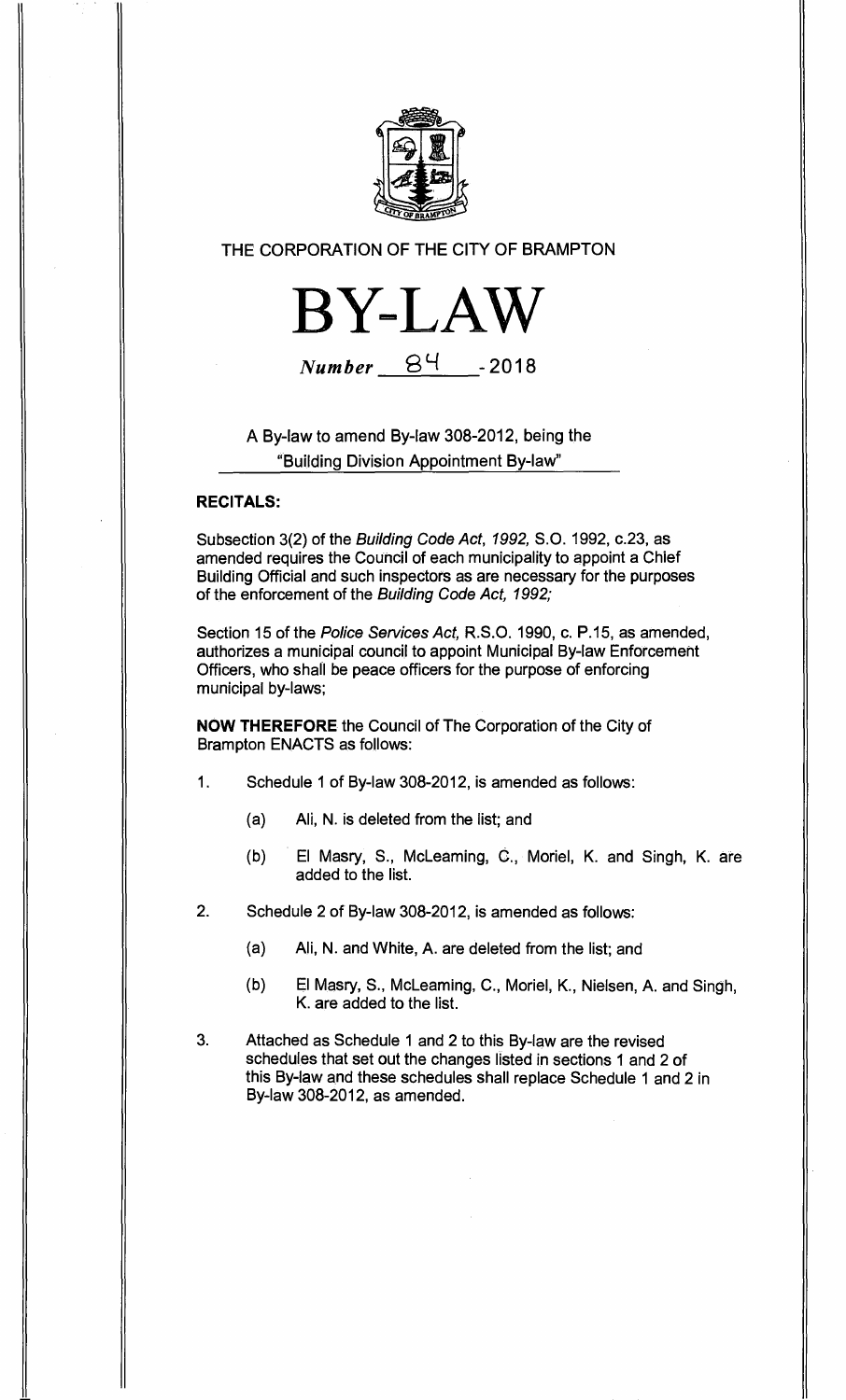# **READ A FIRST, SECOND AND THIRD TIME AND PASSED IN OPEN COUNCIL THIS 16th day of May, 2018.**



Linda Jeffrey, Mayor

**Peter Fay, City Clerk** 

 $\bar{z}$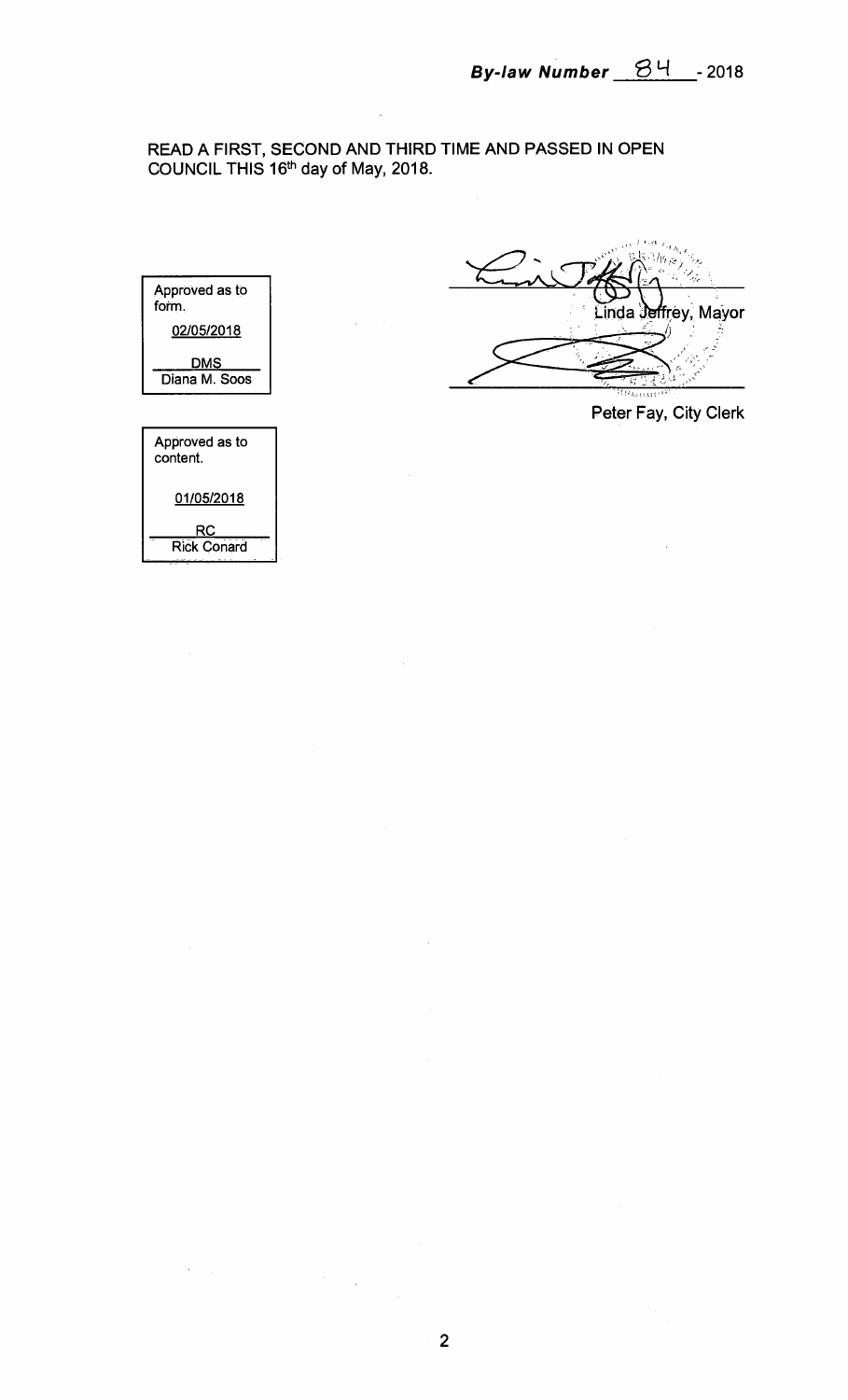### **Schedule 1**

 $\hat{\boldsymbol{\beta}}$ 

#### **Building Division Appointment By-law**

## **List of inspectors.**

**Ahmad, N. Adeli, A. Al-Kaissy, L. Atapattu, P. Balenzano, F. Bick, G. Brown, R. Campbell, R. Carter, M. Crisan, M. D'Agostino, N. Derksen, M. Desai, S. DiBerardino, C. DiGiacinto, B. DiMambro, J. El Masry, S. Encalada, F. Fabrizio, E. Faiz, A. Frenette, M. Garas, L. Godin, E. Godley, D. Graham, D.** 

**Hammond, C. Hanna, S. Horsley, R.C. Hourihan, F. Inches, D. Jejeran, D. Joseph, 0. Kalaeswaran, G. Lima, S. Lin, J. Magnone, A. Marino, M. McGinn, L. McLeaming, C. Messih, G. Mihaila, F. Mizusawa, A. Moriel, K. Ngoda, D. Penna, S. Popescu, M. Povse, J. F'uccinelli, F. Ramkissoon, M. Rizzo, J.** 

**Santarossa, E. Simonato, M. Singh, K. Spagnuolo, C. Stewart, D. Tadros, S. Taraborrelli, M. Therrien, L. Thomson, P. Tymoshuk, M. West, B.**